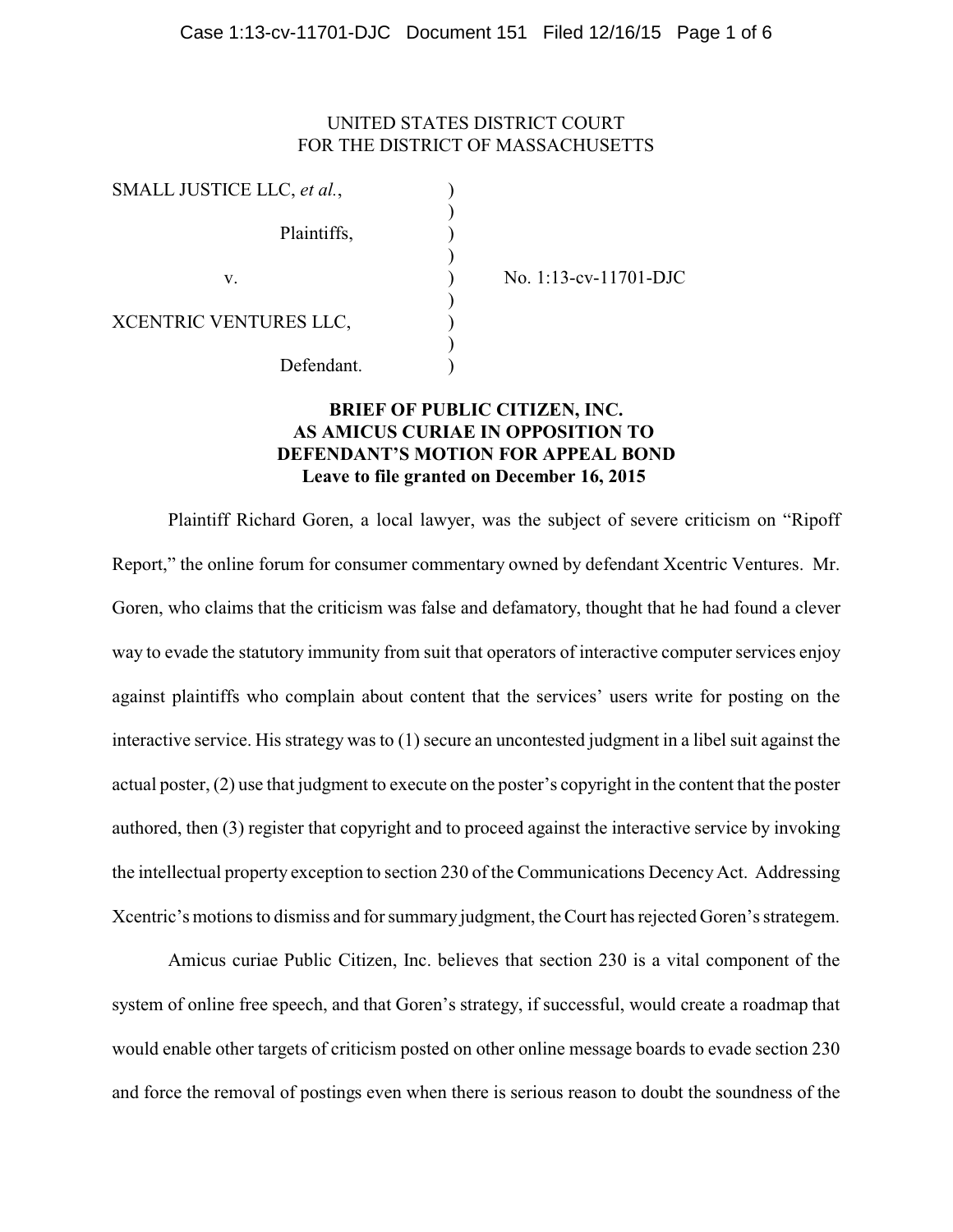#### Case 1:13-cv-11701-DJC Document 151 Filed 12/16/15 Page 2 of 6

defamation claims of the plaintiff who was the target of criticism. Consequently, Public Citizen (along with a second proposed amicus, the Electronic Frontier Foundation) has already solicited consent from the two sides for an amicus brief on appeal in support of this Court's judgment, although for reasons somewhat different from those articulated by the Court.

Even though Public Citizen believes that the judgment of dismissal should be affirmed, it is concerned that Xcentric is trying to leverage its claim for attorney fees under the Copyright Code to deny Goren and the other plaintiffs a fair chance to secure appellate review of the judgment, including some issues of first impression in the First Circuit. Xcentric has applied for an award of more than \$120,000 in attorney fees and costs, DN 139, and in support of its motion for an appeal bond, DN 138, it notes that plaintiffs' response to Xcentric's previous motion for an award of attorney fees rested in part on Goren's averment that a judgment in the amount of \$70,000, sought in the previous motion, would be "potentially ruinous" and "financially devastating." *Id.* at 5; DN 112 ¶ 7. Xcentric noted that plaintiff DuPont has already been impoverished by a judgment in a different case. Motion at 6. Xcentric speculates that plaintiffs might be unable to pay a judgment for appellate attorney fees on top of the judgment that it expects for fees to date in this Court, *id.* at 5, and objects to having to spend money defending the appeal if it likely will not be able to collect on a later fee judgment. In effect, Xcentric hopes to make it financially impossible for Goren to appeal. The likelihood both that this is Xcentric's objective, and that Xcentric's wish is likely to succeed, is confirmed by the fact that, in the Court of Appeals, Xcentric has filed a consented-to motion to stay indefinitely the deadline for its principal appellate brief on the ground that, if both the motion for attorney fees and the motion for an appeal bond are granted, plaintiffs-appellants may be fiscally unable to pursue their appeal and hence Xcentric might be spared the need to file its brief.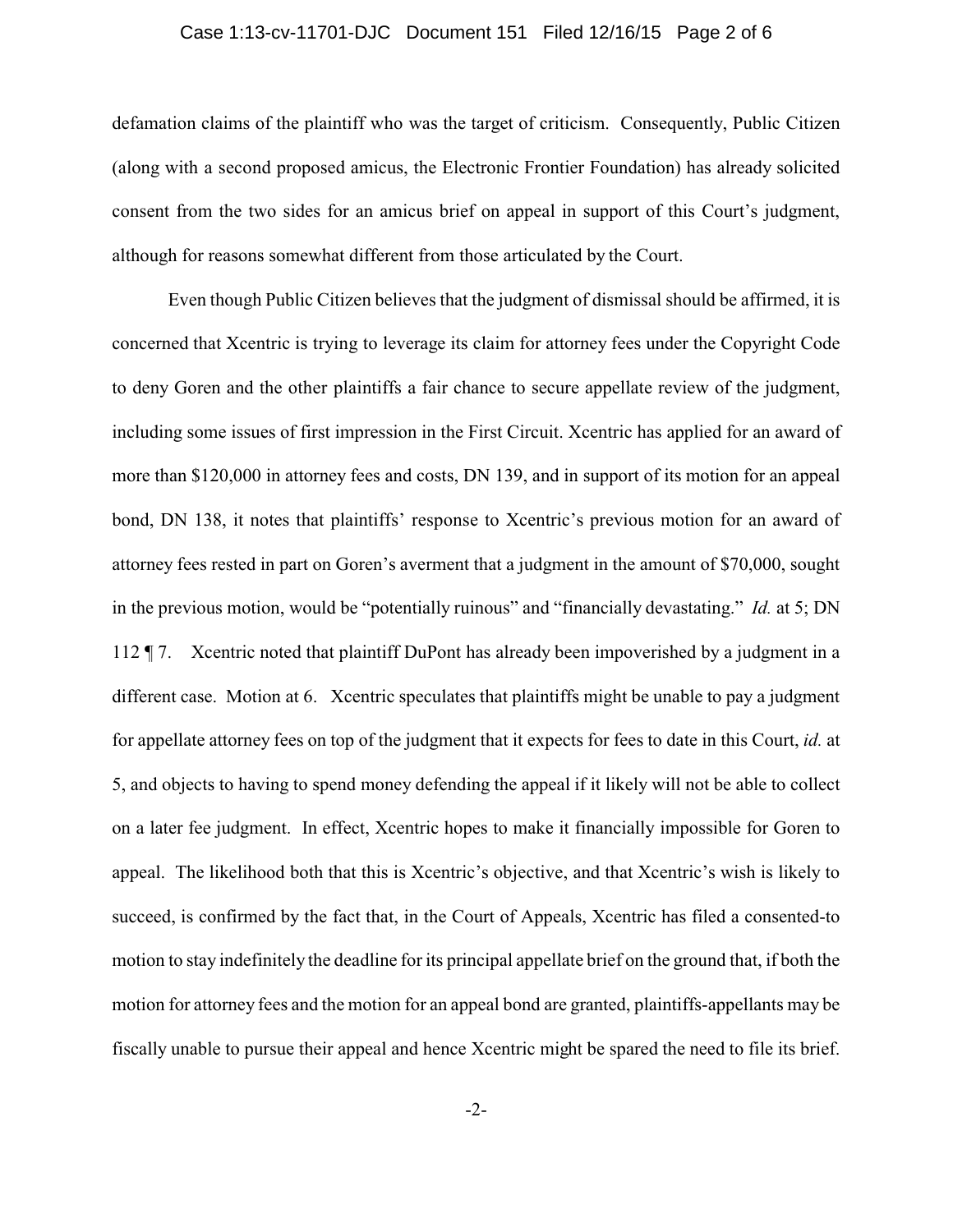A bond for the purpose of eliminating an appeal is a misuse of the appeal bond process. Xcentric relies on cases that stand for the proposition that an appeal bond is properly imposed to protect the appellant against the risk of nonpayment where the appellant's assets are located outside the effective reach of the district court. *Adsani v. Miller*, 139 F.3d 67, 75 (2d Cir. 1998). Moreover, as Xcentric shows, some circuits hold that the payment secured can include a possible award of attorney fees for the appeal. *Id*. at 72-75.<sup>1</sup> But many appellate courts have warned against allowing the judgment winner to insulate itself from an appeal by imposing a financial hardship that the judgment loser cannot meet. "Allowing [district courts] to impose high Rule 7 bonds where the appeals might be found frivolous risks impermissibly encumbering appellants' right to appeal[.]" *Azizian v. Federated Department Stores*, 499 F.3d 950, 961 (9th Cir. 2007) (citation, internal quotation marks, and source's alteration marks omitted); *accord In re Am. President Lines*, 779 F.2d 714, 718 (D.C. Cir. 1985) ("While, in the federal scheme, appeals found to be frivolous cannot command judicial respect, those possessing merit are normally a matter of right. Courts accordingly must be wary of orders, even those well-meaning, that might impermissibly encumber that right." (footnotes omitted)); *Clark v. Universal Builders*, 501 F.2d 324, 341 (7th Cir. 1974) ("[A]ny attempt by a court at preventing an appeal is unwarranted and cannot be tolerated.") *Adsani* itself, one of Xcentric's principal authorities in support of its motion for an appeal bond, indicates that the trial

<sup>&</sup>lt;sup>1</sup>The circuits are divided on the question whether attorney fees are among the "costs" that may be secured by an appeal bond. *Compare Adsani* (allowing a bond the includes the anticipated amount of appellate attorney fees) *with In re American President Lines*, 779 F.2d 714, 716, 719 (D.C. Cir. 1985) (excluding anticipated appellate attorney fees from bond amount); *Hirschensohn v. Lawyers' Title Ins. Corp.*, 1997 WL 307777, at \*1-\*2 (3d Cir. 1997) (same). Like the Third Circuit, the First Circuit has addressed the issue only in an unpublished disposition. *Int'l Floor Crafts v. Dziemit*, 420 Fed. App'x 6, 17 (1st Cir. 2011) (bond amount may include amount of anticipated appellate attorney fees).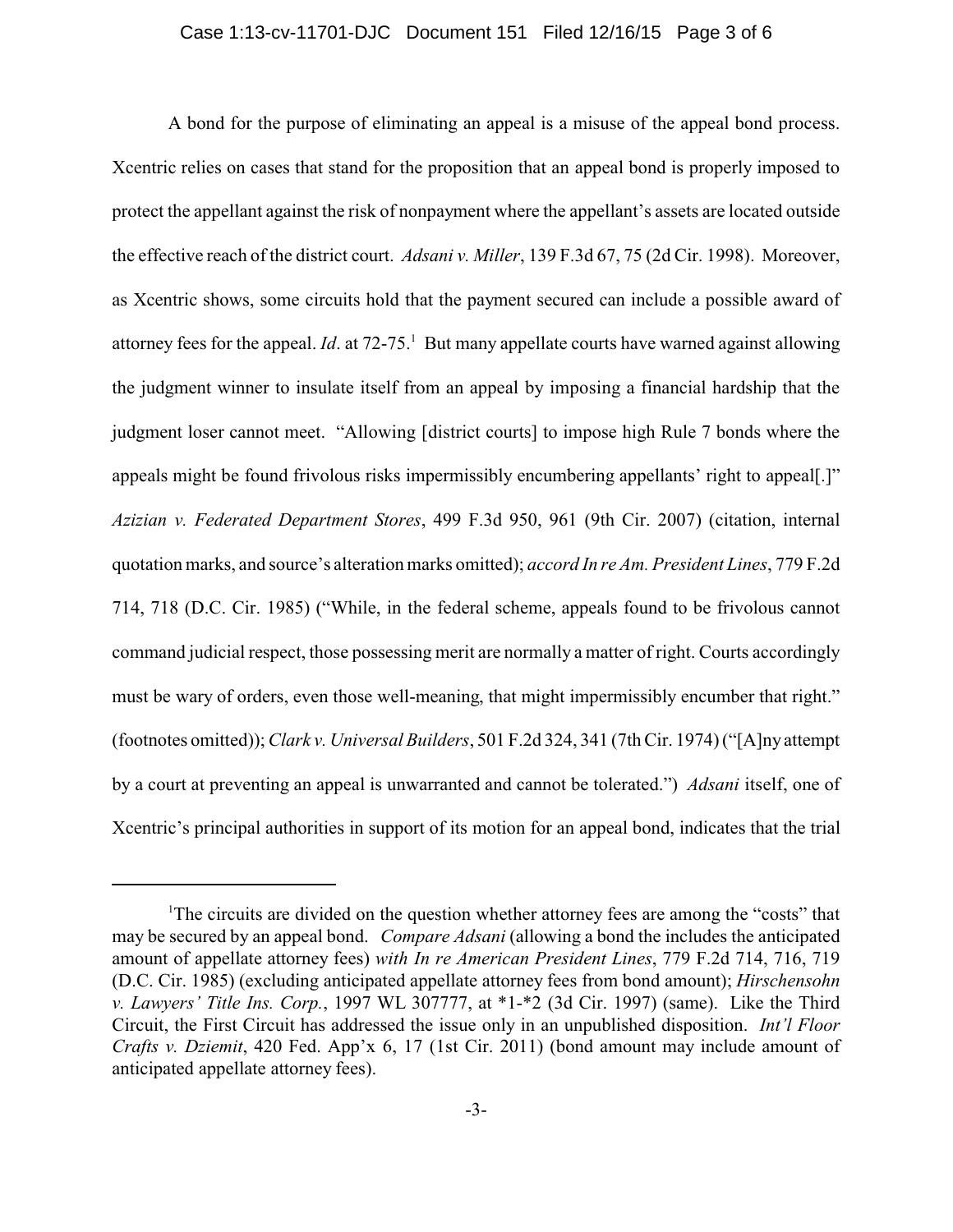#### Case 1:13-cv-11701-DJC Document 151 Filed 12/16/15 Page 4 of 6

court must take the appellant's ability to pay into account, 139 F.3d at 79; the risk of nonpayment in that case did not stem from the appellant's lack of assets (and hence any anticipated inability to pay), but rather her lack of assets in the United States where they would be exposed to execution.

Although there is no constitutional right to appeal, Congress has given parties a statutory right to appeal, and that right should not be encumbered by the imposition of high financial hurdles. Indeed, as the Second Circuit recognized in *Adsani*, 139 F.3d at 78-79, imposing cost requirements that impede appeals by those who cannot afford those costs can raise serious concerns under the Equal Protection and Due Process clauses. *See also American President Lines*, 779 F.2d at 718 ("Courts . . . must be wary of orders, even those well-meaning, that might impermissibly encumber [the appellate] right."). Just as a party that litigates against an in forma pauperis adversary bears the risk that it will be unable to recover its litigation costs, a party that successfully impoverishes its adversary through an award of attorney fees bears the risk that, if it is held entitled to additional fees on appeal, it will be unable to recover those fees. That risk is no reason to bar a plaintiff from obtaining its appeal as of right in the court of appeals.

Amicus recognizes that the First Circuit has held that an appeal bond requirement can be justified if the district court concludes that the appellant's appeal might be frivolous, *Sckolnick v. Harlow*, 820 F.2d 13, 15 (1st Cir. 1987), just as, indeed, permission to proceed in forma pauperis may be denied if the action is frivolous. *Lee v. Clinton*, 209 F.3d 1025, 1026 (7th Cir. 2000); *Watson v. Caton*, 984 F.2d 537, 539 (1st Cir. 1993). But even assuming that the Court grants Xcentric's motion for an award of attorney fees, it will not have necessarily found that Goren's lawsuit or appeal was frivolous. Although Xcentric uses the term "frivolous" in its attorney fee motion, its authority says only that "'objective unreasonableness' [is a factor deserving] substantial weight in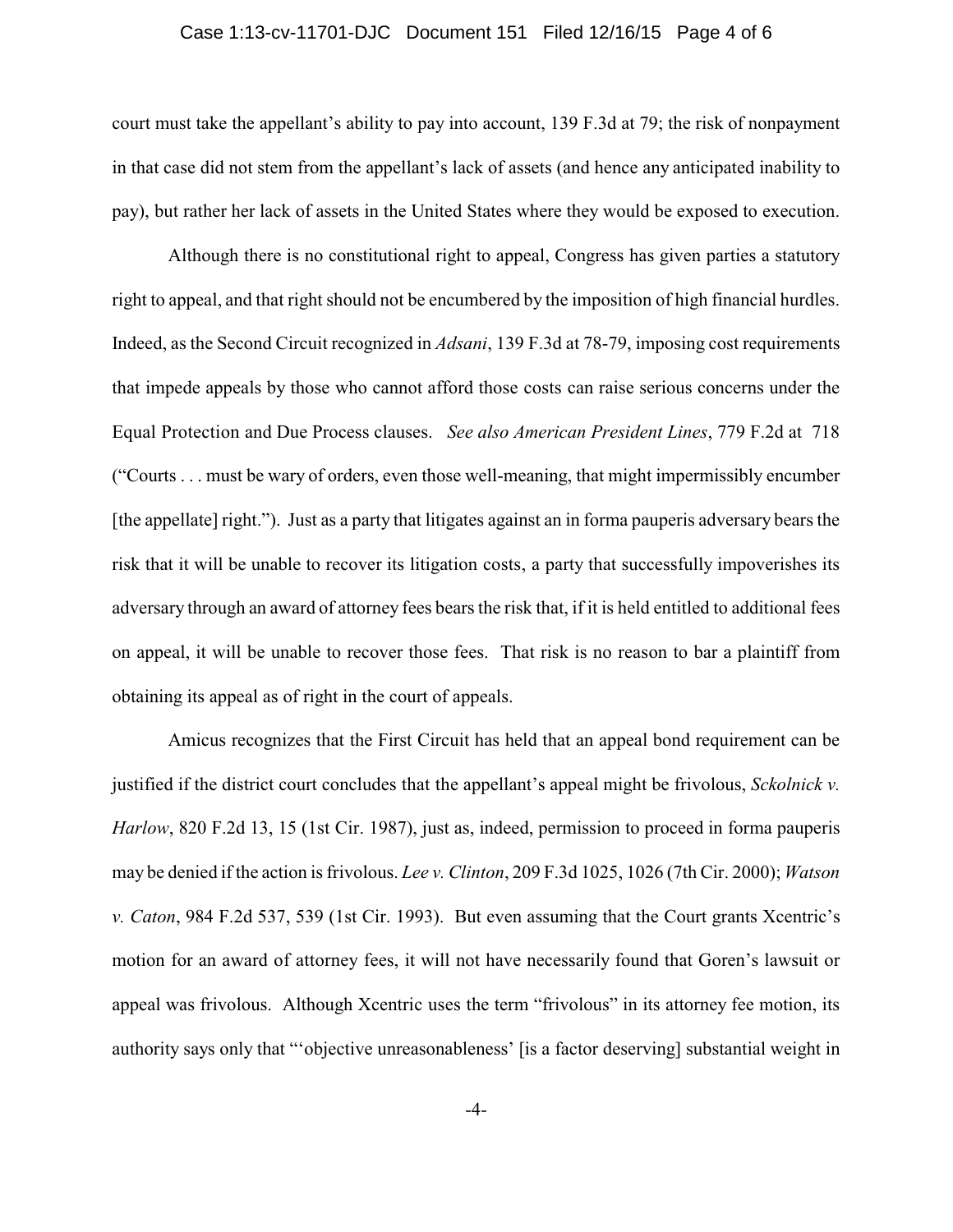## Case 1:13-cv-11701-DJC Document 151 Filed 12/16/15 Page 5 of 6

the determination of whether to award attorneys' fees.'" *Yankee Candle Co. v. Bridgewater Candle Co.*, 140 F. Supp. 2d 111, 115 (D. Mass. 2001) (citing *Lotus Dev. Corp.*, 140 F. 3d 70, 74 (1st Cir. 1998)). Moreover, if the Court finds the suit to have been objectively unreasonable, the request to impose an appeal bond would rest on the proposition that an appeal from the attorney fee award as well as from the dismissal of Goren's claims on the merits would likely be frivolous. Goren's copyright claims might well be deemed "objectively unreasonable," but for different reasons than those given by the Court in its summary judgment ruling—the fundamental flaw in his copyright theories is that he is attempting to deploy copyright law to accomplish the objective of suppressing creative work rather than protecting the financial incentive for creating that work. But finding the underlying lawsuit objectively unreasonable is not tantamount to finding that his appeal from the dismissal of the suit, and from a possible award of attorney fees, is a frivolous one.

## **CONCLUSION**

Defendant's motion to require plaintiffs to post an appeal bond should be denied.

Respectfully submitted,

 /s/ Mark D. Stern Mark D. Stern, BBO #479500

 Mark D. Stern PC 34 Liberty Avenue Somerville, Massachusetts 02144 (617) 776-4020 markdsternpc@comcast.net

/s/ Paul Alan Levy

Paul Alan Levy Scott Michelman

Public Citizen Litigation Group